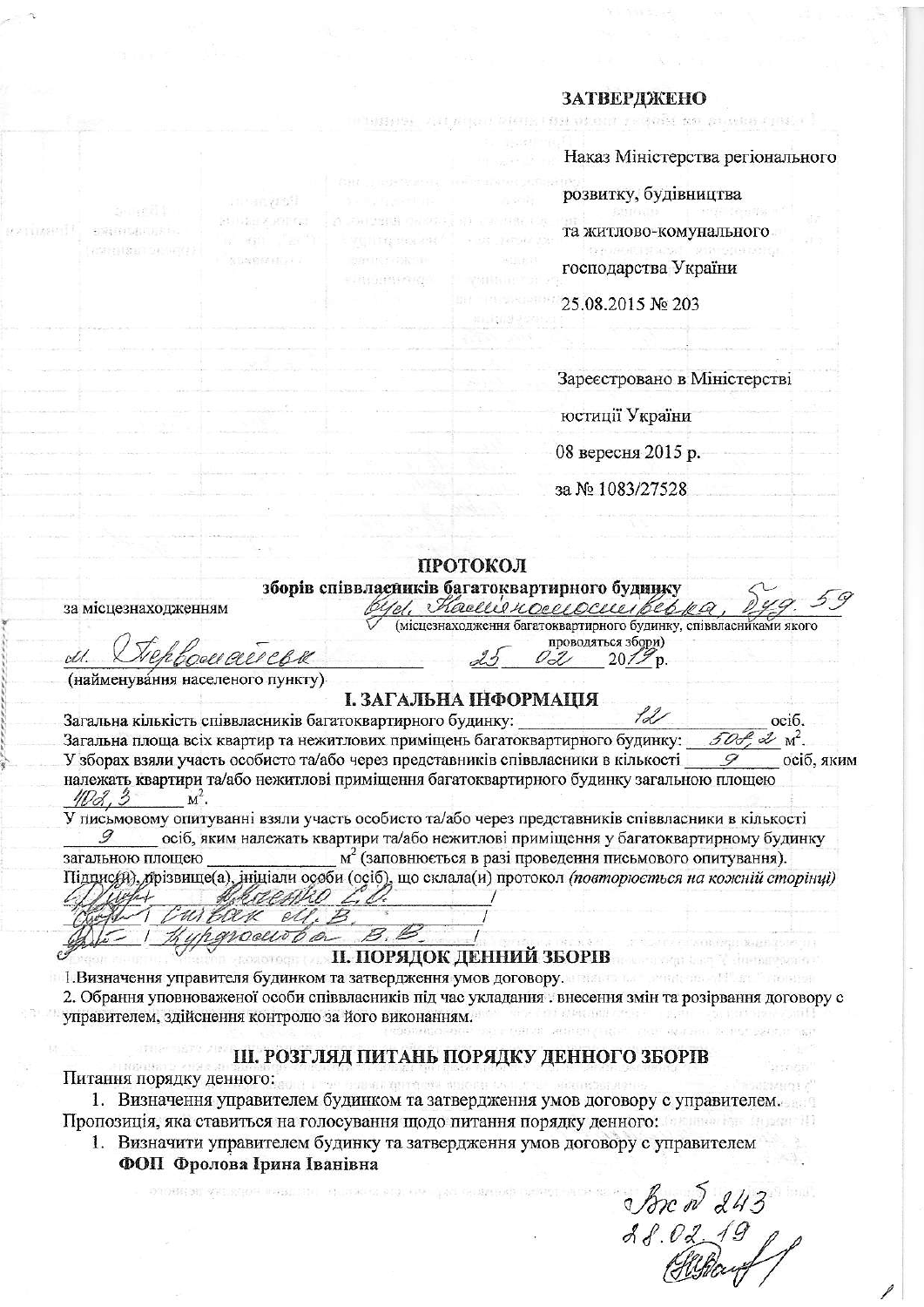|                          |                                                                                                                                                           |                                                                                | Futsanne nopegag gennow.<br>1. Bujuarenne ympabeterier sygnnag ia jarbepgneenne yweb gorotofy.<br>Iponojunie, era ciabeteree na werocybanne insgo netsanne nofegay gennoro:<br>POI: Ppoerober Forna Fbansbua<br>Голосування на зборах щодо питання порядку денного: |                                                                         |                                                             |                                          |      |
|--------------------------|-----------------------------------------------------------------------------------------------------------------------------------------------------------|--------------------------------------------------------------------------------|---------------------------------------------------------------------------------------------------------------------------------------------------------------------------------------------------------------------------------------------------------------------|-------------------------------------------------------------------------|-------------------------------------------------------------|------------------------------------------|------|
| $N_2$<br>$3/\Pi$         | otonalchaz» naj uli sprovinčki kne<br>№ квартири /<br>нежитлового<br>приміщення<br>$\mathbb{Z} \subseteq \mathbb{Z}$ if $\mathbb{Z} \subseteq \mathbb{Z}$ | Загальна<br>площа<br>квартири /<br>нежитлового<br>приміщення<br><b>BARROOM</b> | Прізвище, ім'я,<br>по батькові<br>співвласника або<br>його<br>представника та   право власності<br>документ, що<br>надає<br>представнику<br>повноваження на<br>голосування                                                                                          | Документ, що<br>підтверджує<br>на квартиру /<br>нежитлове<br>приміщення | Результат<br>голосування<br>("за", "проти",<br>"утримався") | Підпис<br>співвласника<br>(представника) | Прим |
| ◢                        |                                                                                                                                                           | 40.7                                                                           | Kypgwoestog                                                                                                                                                                                                                                                         |                                                                         |                                                             | Bom                                      |      |
|                          |                                                                                                                                                           |                                                                                | Gruppis                                                                                                                                                                                                                                                             |                                                                         | $\frac{2}{3}a$                                              |                                          |      |
|                          | 27.11.31                                                                                                                                                  |                                                                                | Bicucopibua                                                                                                                                                                                                                                                         |                                                                         |                                                             |                                          |      |
| $\mathcal{J}$            | $\overline{g}$                                                                                                                                            | 52, 2                                                                          | <i>Fostion</i>                                                                                                                                                                                                                                                      |                                                                         |                                                             |                                          |      |
|                          |                                                                                                                                                           |                                                                                | fbress                                                                                                                                                                                                                                                              |                                                                         | ra                                                          | toopobe                                  |      |
|                          |                                                                                                                                                           |                                                                                | Churchiz                                                                                                                                                                                                                                                            |                                                                         |                                                             |                                          |      |
| $\overline{\mathcal{Z}}$ |                                                                                                                                                           |                                                                                | Frecobuse                                                                                                                                                                                                                                                           | $46 - 60$ $11a$                                                         |                                                             | Olas-                                    |      |
|                          |                                                                                                                                                           |                                                                                | quapio                                                                                                                                                                                                                                                              | upako bel-Ti                                                            | 3a                                                          |                                          |      |
|                          |                                                                                                                                                           |                                                                                | Обександрович                                                                                                                                                                                                                                                       |                                                                         |                                                             |                                          |      |
|                          |                                                                                                                                                           | 31                                                                             | Har                                                                                                                                                                                                                                                                 | $U$ a                                                                   |                                                             |                                          |      |
|                          |                                                                                                                                                           |                                                                                | thuma                                                                                                                                                                                                                                                               | spalo bol -TT                                                           | 88                                                          |                                          |      |
|                          |                                                                                                                                                           |                                                                                | пександывна                                                                                                                                                                                                                                                         |                                                                         |                                                             |                                          |      |
| 5                        |                                                                                                                                                           |                                                                                | Derenko                                                                                                                                                                                                                                                             | 46.60<br>ua                                                             |                                                             |                                          |      |
|                          |                                                                                                                                                           |                                                                                | Chimelanov.                                                                                                                                                                                                                                                         | $m$ abo $n-ri$                                                          |                                                             |                                          |      |
|                          | $p \rightarrow 1$ and $p \rightarrow p$                                                                                                                   |                                                                                | Говерсандрівна                                                                                                                                                                                                                                                      |                                                                         |                                                             |                                          |      |
|                          |                                                                                                                                                           | 61.7                                                                           | tahui                                                                                                                                                                                                                                                               | hach                                                                    |                                                             |                                          |      |
|                          |                                                                                                                                                           |                                                                                | Nogbecudo                                                                                                                                                                                                                                                           | $N^2d44$                                                                | 20                                                          |                                          |      |
|                          |                                                                                                                                                           |                                                                                |                                                                                                                                                                                                                                                                     | Baccecibuar big 19.04.1983                                              |                                                             |                                          |      |
| $\vec{r}$                |                                                                                                                                                           | 51.7                                                                           | Пеноущие со                                                                                                                                                                                                                                                         |                                                                         |                                                             |                                          |      |
|                          |                                                                                                                                                           |                                                                                | queaser &                                                                                                                                                                                                                                                           |                                                                         |                                                             |                                          |      |
|                          |                                                                                                                                                           |                                                                                | axinuimóna                                                                                                                                                                                                                                                          |                                                                         |                                                             |                                          |      |
|                          | $\ell$                                                                                                                                                    |                                                                                | aveinca                                                                                                                                                                                                                                                             |                                                                         | 20                                                          |                                          |      |
|                          |                                                                                                                                                           |                                                                                |                                                                                                                                                                                                                                                                     |                                                                         |                                                             |                                          |      |
|                          | 活动 見 制限器                                                                                                                                                  |                                                                                | rguniconbua                                                                                                                                                                                                                                                         |                                                                         |                                                             |                                          |      |
| 9                        | $3$ and $^{10}$                                                                                                                                           | 30,4                                                                           | ider Kark                                                                                                                                                                                                                                                           | PLA                                                                     | Tor                                                         | 'yud                                     |      |
|                          | GIBS FINIT                                                                                                                                                |                                                                                | Mapuna<br>Bracciibua                                                                                                                                                                                                                                                |                                                                         |                                                             |                                          |      |

голосуванні. У разі продовження нумерації на наступній сторінці (сторінках) протоколу позиції "Питання порядку (нумерація продовжується за кількістю квартир / не денного" та "Пропозиція, яка ставиться на голосування щодо питання порядку денного", а також заголовок таблиці повторюються на початку кожної сторінки).

Підсумки голосування (з урахуванням голосів, поданих на зборах співвласників, і голосів співвласників, отриманих під<br>час проведення письмового опитування, якщо таке проводилося):  $\frac{\mu_{\theta}C}{k_{c}c}$ ени в уримани становить співвласників, загальна площа квартир та/або нежитлових приміщень яких становить "проти" співвласників, загальна площа квартир та/або нежитлових приміщень яких становить "утримався" прийнято або не прийнято). wheel well Рішення Підцяє (ді), прізвище (а), ініціали особи (осіб), що склала (и) протокол (повторюється на кожній сторінці)

reusor Be nearly please of the major formula in the property ldel Duff знатиені онифівногоді ПОФ

banometer B.B. Дані Розділу ИІ заповнюються за наведеною формою окремо для кожного питання порядку денного.

Chints